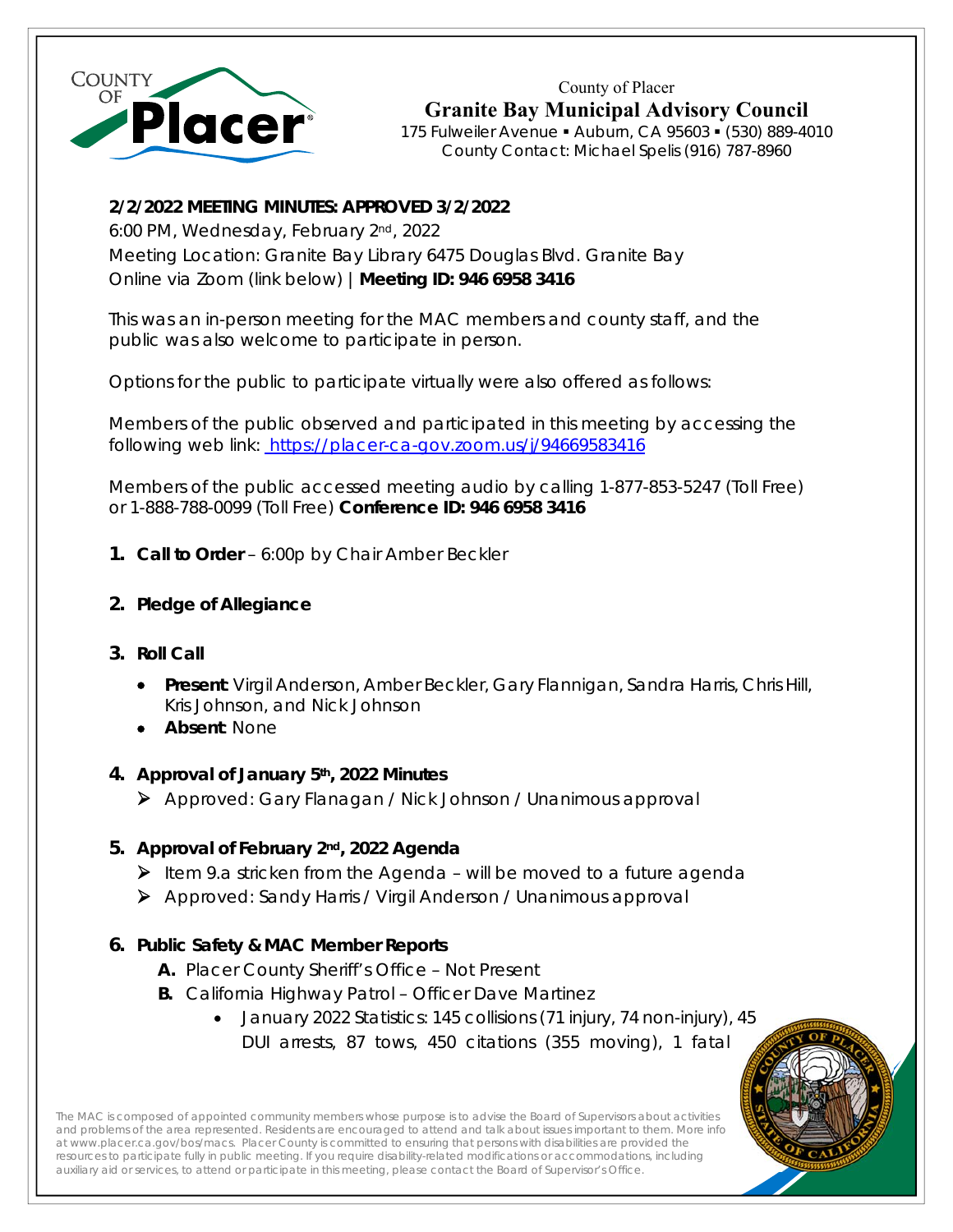accident, 174 motor assists, 130 verbal warnings. There were 13 collisions in Granite Bay.

- The Newcastle office is still experiencing some staffing shortages. They now have 20 officers, with 2 more coming in this month and 4 more coming in April. They typically have 4-5 officers out on day shift and swing shift. After 11p, officers must be doubled-up, so for graveyard shift they have two cars with two officers.
- In response to a resident, Officer Martinez confirmed that CHP is actively responding to homeless encampments in the area in partnership with CalTrans and Placer County Health Department. He asks that residents please contact them about encampments as they are not always aware of all of them.
- **C.** South Placer Fire Chief Duerr
	- January Statistics: 352 calls for service (250 medical, 8 fires, remainder were service or good intent). 47 of the medical calls were from care facilities
	- At the January meeting of the board, it was voted to move forward with the benefit assessment. More information will be presented at the March meeting.
	- In response to a question from MAC Member Sandy Harris (referencing Rocklin FD) Chief Duerr shared that SPFD is looking into charging care facilities for medical calls.
- **D.** CalFire Not Present
- **E.** MAC Member reports
	- Sandy Harris San Juan Water District voted at their recent meeting to raise rates 8% per year for the next 3 years, for a total of a 24% increase.
- o In response to resident concerns, MAC Member Amber Beckler suggested that it be arranged for SJWD representatives to attend a future MAC meeting.

#### **7. Public Comment**

 John Marshall – expressed concerns about a property owner with a long history of filling in the flood plain and who is going before the Board of Supervisors again seeking approval for a plan that was rejected 3 years ago. If his plans are approved, there is concern that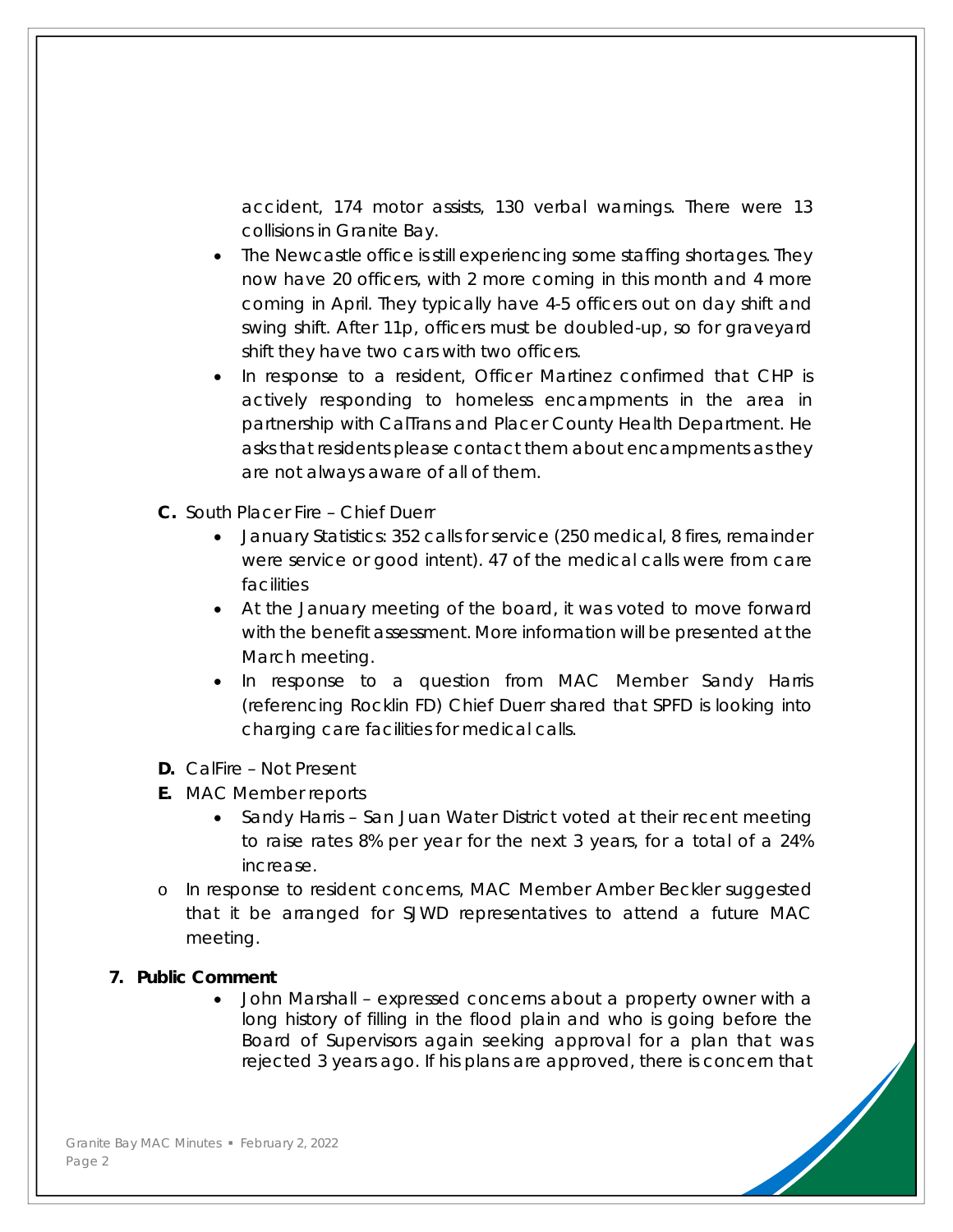it will impact the surrounding neighbors who would then take on flood liability.

- Steve Dole shared concerns regarding the removal of trees and damages to protected wetlands at the Whitehawk II development. He has observed that the developers have not protected the stormwater runoff. The neighboring McBride property owners may be receptive to creating a wildland preserve.
- Cheryl Berkema echoed concerns regarding Whitehawk II and Rancho Del Oro. It does not seem that violations are being investigated and penalties enforced. The county needs to send a strong message that violations will not be tolerated.

### **8. Information Non-Action Items**

# **A. Folsom Dam Raise Project**

US Army Corps of Engineers gave an overview of the Folsom Dam Raise Project which will enhance the utilization of the existing Folsom Dam surcharge flood storage space, as well as increase the surcharge (temporary water storage space utilized during rare flood events) flood storage capacity of the reservoir. **Presenter: Chelsea Stewart, US Army Corps of Engineers, Project Manager (via zoom)** 

- The project will raise 8 dykes and 4 dams by 3.5 feet by 2025. There is a website (https://www.spk.usace.army.mil/Missions/Civil-Works/Folsom-Dam-Raise/) where residents may find more information or contact USACE with questions/concerns.
- During construction, existing trails will be replaced with nearby temporary trails, and upon completion all trails will be restored to their current states.
- In response to questions regarding the impact this project may have on the FEMA flood plain maps for the area and other details of the project, the USACE asked residents to refer to the Environmental Impact Report.

### **B. Flocksafety License Plate Reader Camera**

MAC member Gary Flanagan invited Hans Geyer to discuss Flocksafety License Plate Reader Cameras that have been installed by his HOA in Sierra de Montserrat. Those cameras have enabled the HOA to help police solve several crimes, create local traffic surveys and provide exact speed surveys of through traffic through their neighborhood.

**Presenter: Hans Geyer**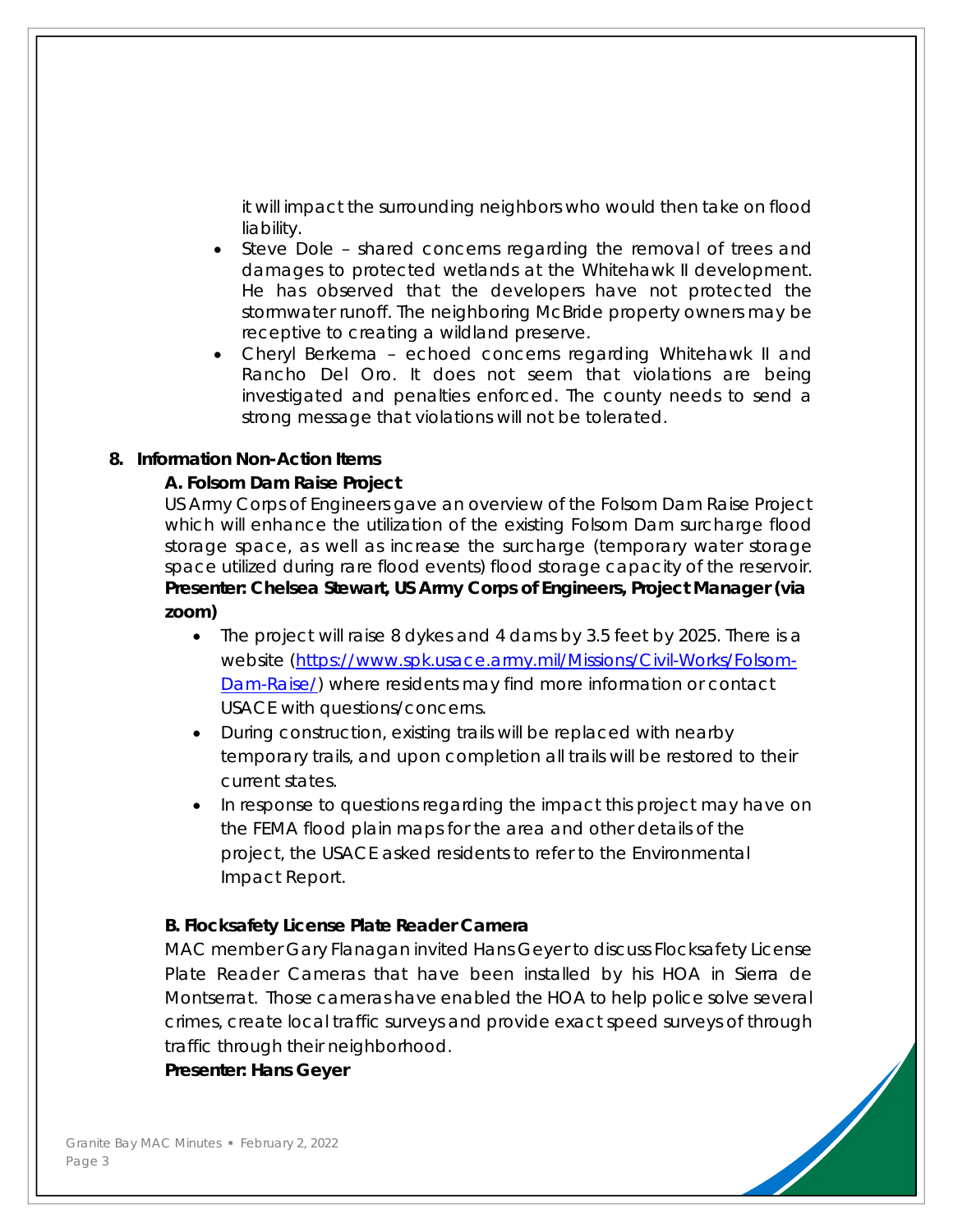$\triangleright$  Flocksafety has been a cost-effective and simple way for their HOA to improve safety in their neighborhood. The database is easily searchable by date, time, license plate number, and frequency. In response to MAC Member questions, Hans clarified that the cameras can take photos at night.

### **9. Action Items:**

#### **A. Granite Bay Medical Office Complex**

Stricken from the Agenda and will be rescheduled at a later MAC meeting.

- **B. Committees** Discussion and adoption of Committee format and composition for 2022
	- MAC Members discussed the importance of the work the existing committees are doing but noted that there is a need to address traffic issues. They also noted that committees would benefit from resident participation and residents are encouraged to reach out if interested.
	- Motion by Gary Flannigan to keep the existing Granite Bay Community Plan Committee and Natural Resources, Open Space, and Trails Committee and to add a Traffic Committee. The motion was seconded by Nick Johnson and approved by a unanimous vote of the Council.
	- Committees were organized as follows:
		- o Granite Bay Community Plan: Sandy Harris, Kris Johnson, and Chris Hill with residents Cheryl Berkema, Diana Newsom, and Jane Negri
		- o Natural Resources, Open Spaces, and Trails: Virgil Anderson, Gary Flannigan, and Amber Beckler with residents Cheryl Berkema and Karen Flannigan
		- o Traffic: Chris Hill, Kris Johnson, and Nick Johnson
	- County staff will advertise the committees to residents in the newsletter and email blast.

**C. Letter to PCA In Support of Prop 1 Grant Application for Miner's Ravine Restoration Project (Cottonwood Dam) –** consider whether to draft and provide to the Placer Conservation Authority a letter in support of their